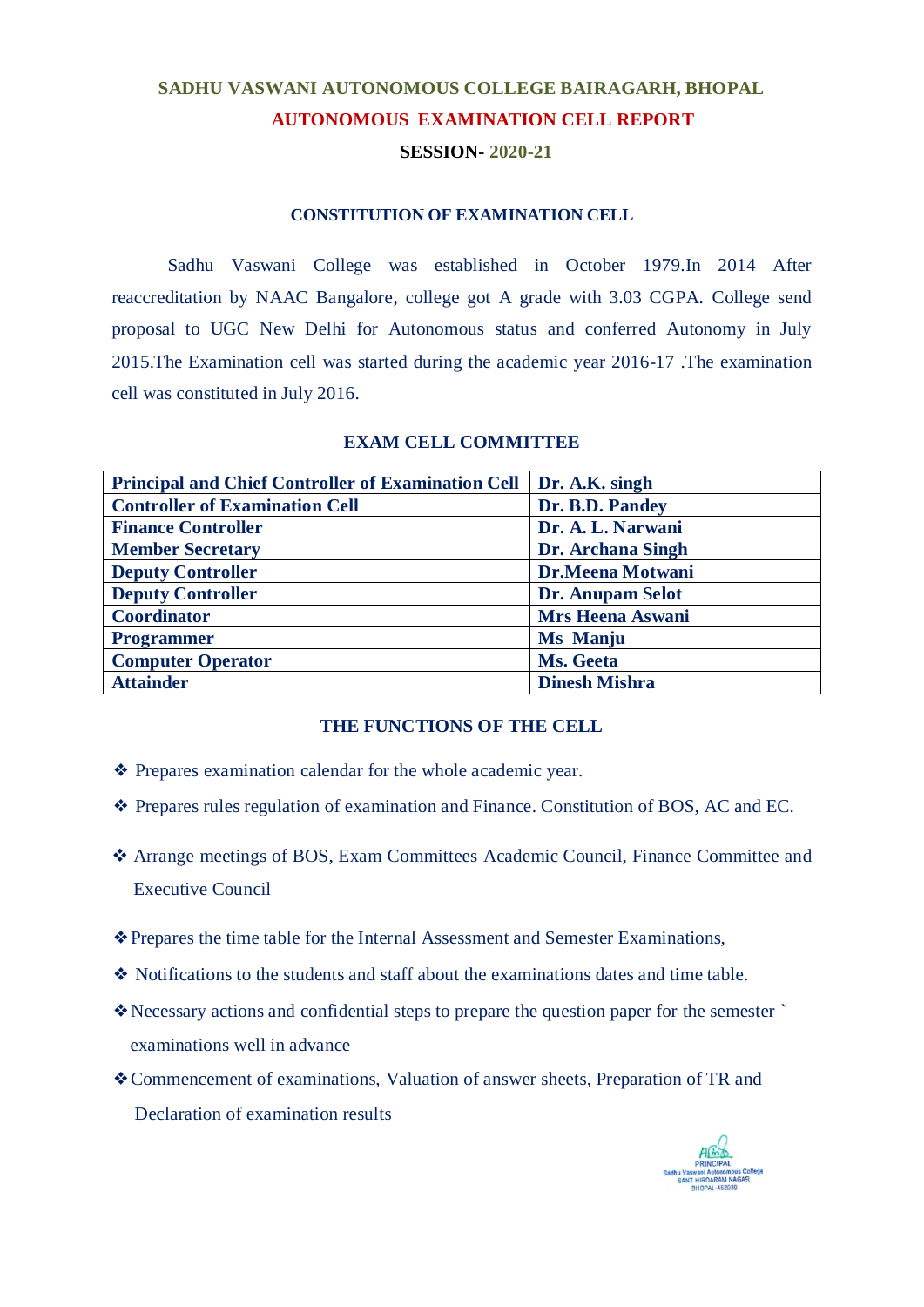- ❖ Prepares Mark Sheets of various examinations forwarded by Barakatullah University
- ❖ Analysis of all examination results with the Principal academic committees, prepares necessary reports to be submitted to authorities from time to time
- ❖ Maintains all records pertaining to examinations.
- ❖ Prepares consolidated marks register along with the duly filled provisional certificates and submits to the University for approval.
- ❖ Revaluation and grievances of students related to examination issues.

# **ESTABLISHMENT OF EQUIPMENT**

1. The Examination cell is equipped with five computers, two printers and Printing Machine

|                | Program Code           | Program<br>Name   | Number of students<br>appeared in the final | Number of students<br>passed in final year | Pass Percentage % |
|----------------|------------------------|-------------------|---------------------------------------------|--------------------------------------------|-------------------|
|                |                        |                   | year examination                            | examination                                |                   |
|                |                        |                   |                                             |                                            |                   |
| <b>S.N.</b>    |                        |                   |                                             |                                            |                   |
| 1              | <b>UG AT 101</b>       | B.A               | 44                                          | 44                                         | 100%              |
| $\overline{2}$ | <b>UG BB 102</b>       | <b>BBA</b>        | 17                                          | 17                                         | 100%              |
| 3              | <b>UG CM 103</b>       | <b>B.Com</b>      | 177                                         | 177                                        | 100%              |
| 4              | <b>UG BC 104</b>       | <b>BCA</b>        | 8                                           | 8                                          | 100%              |
| 5              | <b>UG SC 105</b>       | <b>B.Sc</b>       | 52                                          | 52                                         | 100%              |
| 6              | <b>PG HIN 1001</b>     | M.A               | 15                                          | 15                                         |                   |
|                |                        | (Hindi)           |                                             |                                            | 100%              |
| $\tau$         | <b>PG COM</b><br>1002  | M. Com            | 22                                          | 22                                         | 100%              |
| 8              | <b>PG BT 1003</b>      | M.Sc<br>(Biotech) | 9                                           | 9                                          | 100%              |
| 9              | <b>PG COMP</b><br>1004 | M.Sc(CS)          | $\overline{2}$                              | $\overline{2}$                             | 100%              |
|                | <b>PG CHEM</b>         | M.Sc              |                                             |                                            |                   |
| 10             | 1005                   | (Chemistry)       | 5                                           | 5                                          | 100%              |
|                | <b>PG MATH</b>         | M.Sc              |                                             |                                            |                   |
| 11             | 1006                   | (Maths)           | 3                                           | 3                                          | 100%              |
| 12             | <b>PG PHY 1007</b>     | M.Sc<br>(Physics) |                                             | 1                                          | 100%              |
| 13             | <b>PGDCA 1008</b>      | <b>PGDCA</b>      | $\mathbf{0}$                                | $\overline{0}$                             | $\boldsymbol{0}$  |

Result:-

 $H$   $\infty$ **PRINCIPAL** Sadhu Vaswani Autonomous College<br>SANT HIRDARAM NAGAR<br>BHOPAL-462030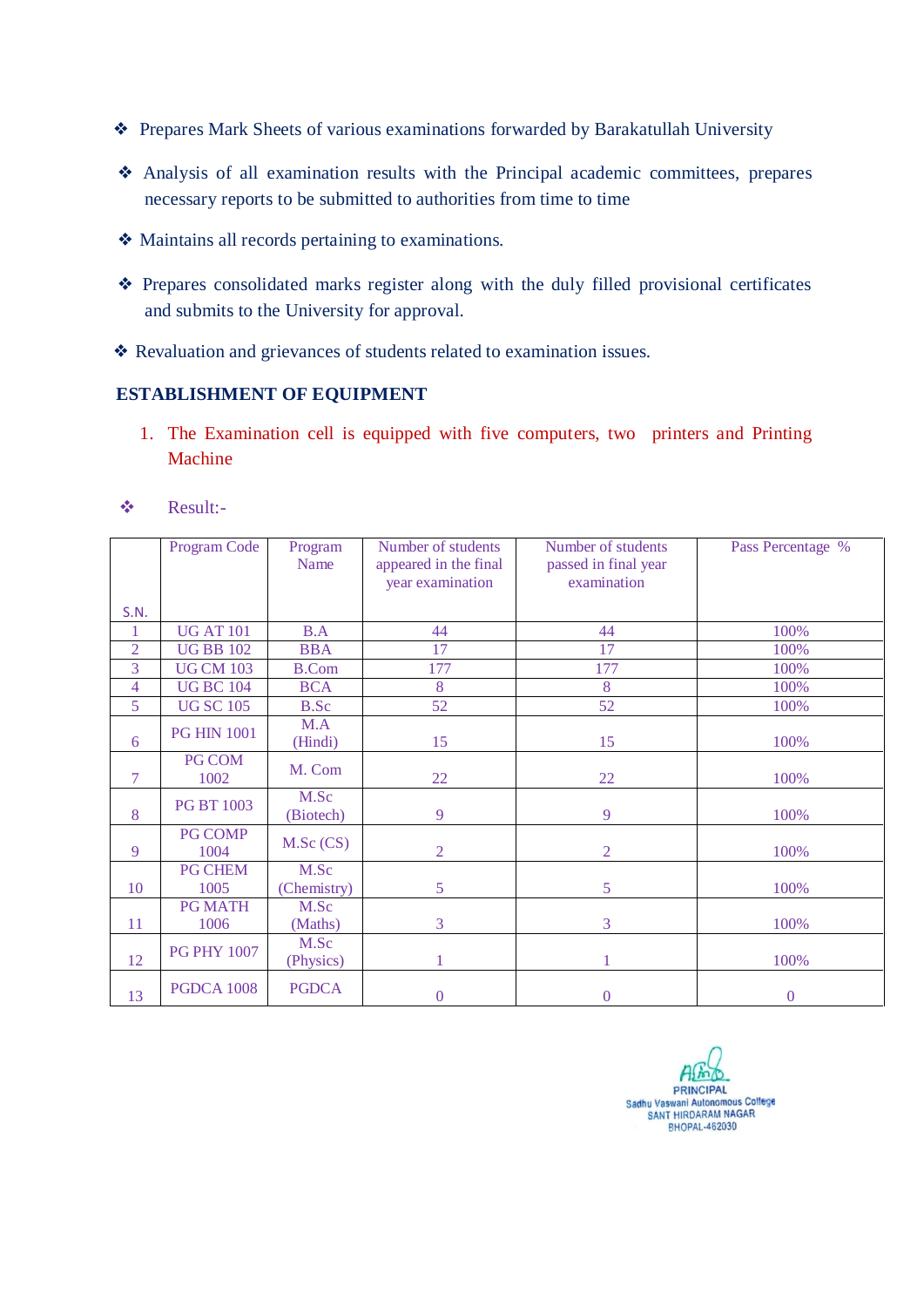#### Audited Statement of Income and Expenditure



# ANKUR N AGRAWAL & ASSOCIATES

**CHARTERED ACCOUNTANTS** 

ADDRESS: - Plot No. 71, Second Floor, Sai Baba Complex, Zone-I, M. P. Nagar, Bhopal. MOB-9713546492, E-mail- agrawalankurca@gmail.com

#### TO WHOME SO EVER IT MAY CONCERN

#### **UTILIZATION CERTIFICATE FOR FY - 2020-21**

To the best of my knowledge and to the basis of information provided and books of accounts and other records produced before us it is certified that amount of Rs. 1631579.00 (Rupees Sixteen lacks thirty one thousand five hundred seventy nine) only sanctioned to Sadhu Vaswani Autonomous College, Bairagarh, Bhopal (Run by Sadhu Vaswani Educational Society) vide its letter no 21-1/2015(AC) DATED 29/07/2015 towards conferment of fresh autonomous of Sadhu Vaswani College under Autonomous scheme has been utilized for the purpose which it was sanctioned in accordance with the terms and conditions as laid down by the Commission.

It, as a result of checks or audit objection, some irregularities are noticed at a later stage, action will be taken to refund, adjust or regularize the objected amount.

This certificate issued to the best of our knowledge and on basis of information and books of accounts and other records produced before us.

This certificate has been made on request made by the person specified as above.

 $A\$ ひ

Signature Principal with seal PRINCIPAL Sadhu Vaswani Autonomous College Sant Hirda Ram Nagar,<br>Bhopal-462030 Bhopal

PRINCIPAL Sadhu Vaswani Autonomous College Sant Hirda Ram Nagar Bhopal-462030 Bhopal

**PRINCIPAL** Sadhu Vaswani Autonomous College SANT HIRDARAM NAGAR **BHOPAL-462030** 

#### FOR ANKUR AGRAWAL AND ASSOCIATES

 $(A$ 

**Chartered Accountants** CA Ankur Agrawal

 $\epsilon$ 

**BHOPAL** Partner M.No. 411785 Place - Bhopal Date - 06/12/2021 UDIN-21411785AAAALV7689